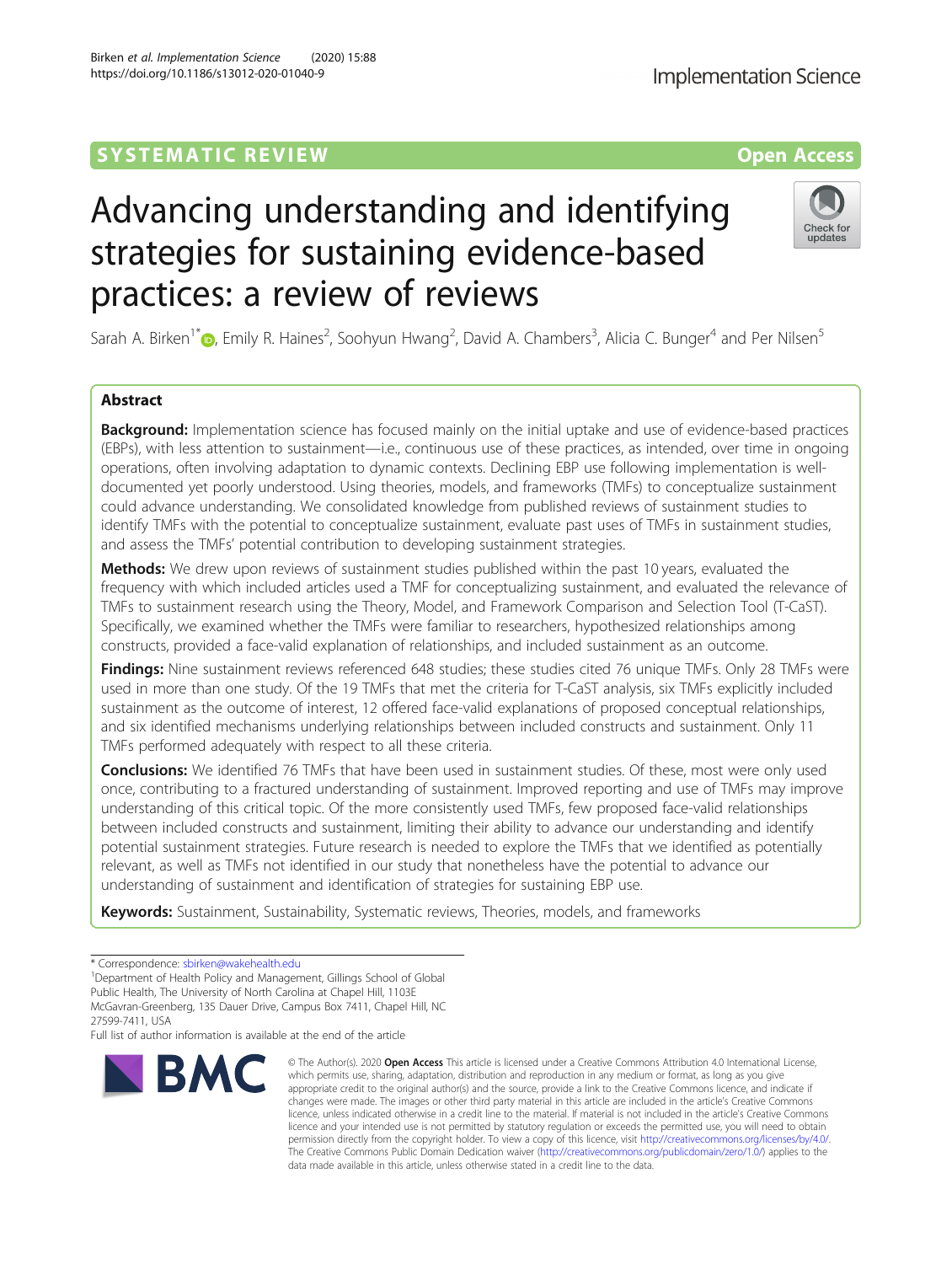## Contributions to the literature

- Our review identified theories, models, and frameworks used in sustainment research.
- Our review assessed the relevance of theories, models, and frameworks that have been used in extant sustainment research for advancing the understanding of sustainment.
- Our review identified theories that explain relationships among included constructs and hence may help inform strategies for sustainment in practice.

## Background

Implementation science has emerged as a vital, multidisciplinary research field in the wake of the evidencebased movement  $[1]$  $[1]$ . Thus far, research in the field has focused mainly on identifying factors affecting the initial uptake and use of evidence-based practices (EBPs). Less attention has been given to the sustainment of implemented practices—i.e., continuous evidence-based practice (EBP) use, as intended, over time in ongoing operations, often involving adaptation to dynamic contexts [\[2](#page-11-0)–[4](#page-11-0)]. Many EBPs are adopted, only for their benefit to wane  $[5-7]$  $[5-7]$  $[5-7]$  $[5-7]$ . The declining quality, intensity, and comprehensiveness of EBP use following implementation are well-documented  $[8-10]$  $[8-10]$  $[8-10]$ , but how and why EBP use is sustained remains unclear.

There are several reasons for the limited knowledge about EBP sustainment. First, there is a lack of conceptual clarity in the literature  $[11]$  $[11]$ : Researchers use a range of terms to describe sustainment, including sustainability, which is a related, but distinct, term that refers to preparedness for sustained use or the characteristics of a new practice which will enhance its sustainment [[12](#page-11-0), [13\]](#page-11-0). Other terms that may reflect an ongoing process expected to result in sustainment include, for example, continuation, durability, institutionalization, sustained use, and routinization  $[8]$ . Hence, it is possible that the same underlying concept (i.e., sustainment) is described using different terms (synonymy) or the same key terms might be defined in different ways (polysemy). The use of imprecise concepts and terms makes knowledge exchange and learning on this topic difficult. Second, there are methodological challenges to studying sustainment: The post-implementation duration required to achieve sustainment is unclear [[8\]](#page-11-0), and the period required for assessing sustainment may exceed grant funding periods. Third, knowledge regarding EBP sustainment may be limited by the lack of an agreed-upon theory, model, or framework (hereafter referred to in combination as TMFs).

Using TMFs to conceptualize sustainment could alleviate issues related to synonymy and polysemy and offer a structure for organizing and comparing findings across study settings. In addition, TMFs could help guide all phases of sustainment research and practice, including assessment of the form and degree of sustainment, identification of determinants of sustainment, selection of strategies for promoting sustainment, and evaluation of sustainment-related outcomes [\[14\]](#page-12-0). In particular, theories (in contrast to models and frameworks, which do not specify theoretical relationships in a way that explains how or why EBPs are sustained) are needed to suggest strategies for promoting EBP sustainment [[2,](#page-11-0) [13\]](#page-11-0).

The extent to which TMFs are used to advance understanding of sustainment is unclear. We consolidated knowledge from published reviews of healthcare sustainment studies to identify TMFs with the potential to conceptualize sustainment, evaluate past uses of these TMFs in sustainment studies, and assess the TMFs' potential contribution to the development of sustainment strategies. A recent systematic review by Penno and colleagues identified and analyzed existing TMFs that focus on the sustainability of EBPs in specific healthcare settings [\[15](#page-12-0)]. Penno and colleagues' review examined the concepts and factors associated with sustainability within the TMFs (i.e., what influences sustainment). Our review complements Penno and colleagues' review by identifying TMFs that explain the relationships included among constructs to inform sustainment strategies (i.e., why constructs are thought to influence sustainment). We conclude by recommending TMFs that have the greatest potential to advance understanding of sustainment in future research and thereby may contribute to identifying potential strategies for EBP sustainment.

## Method

#### Search strategy

To identify TMFs that have been used in healthcare sustainment research, we drew upon recently published reviews of sustainment studies. To identify reviews, we followed an approach similar to that of Moore et al.'s search for knowledge syntheses of sustainability in healthcare interventions [[16](#page-12-0)]: We used the PubMed search filter for reviews to identify articles with the terms "sustainability," "sustainment," "durability," "institutionalization," "routinization," "continuation," or "sustained" in the title and published in the past 10 years. We used this range of terms to account for the common use of different terms to describe the concept of sustainment [\[8\]](#page-11-0).

## Inclusion criteria

To be included, we required articles to (1) be written in English, (2) be published in the past 10 years, (3) review articles of sustainment studies, and (4) report on the use of TMFs among included studies.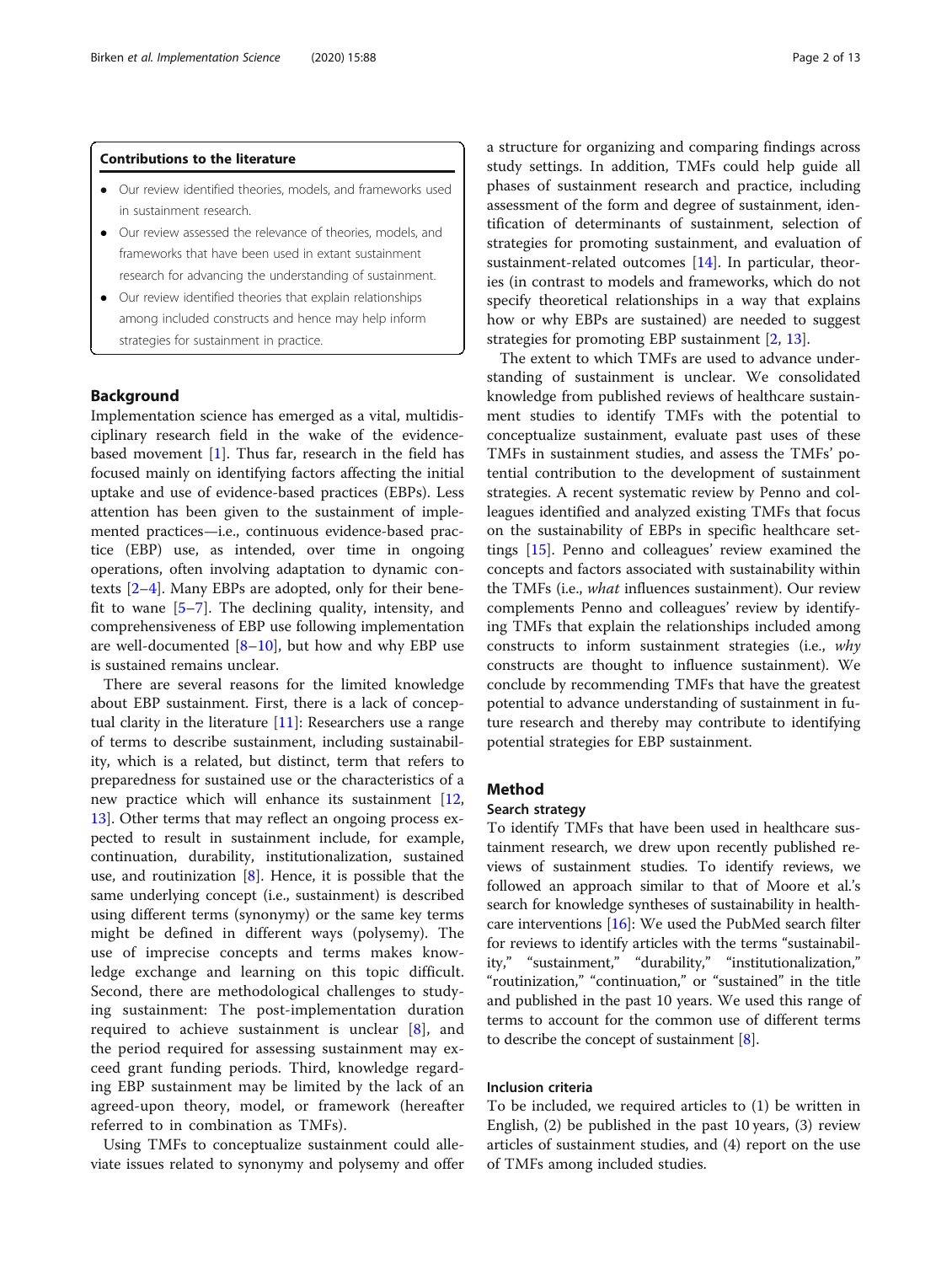## Study selection

Three authors selected records for inclusion in the study. These authors conducted title, abstract, and fulltext review, searching for inclusion of sustainment as a key construct of interest. The three authors resolved discrepancies through discussions, and they reached consensus. Two authors then reviewed the full text of the remaining articles, confirming evidence of reviews of sustainment studies with reports of TMFs in each record.

## Data abstraction and analysis TMFs used in sustainment studies

We reported the frequency with which included articles used a TMF for conceptualizing sustainment, identified all TMFs used by the studies included in the selected review articles, and reported the prevalence of the TMFs across studies. Although they reported on the use of TMFs in studies they included, Shigayeva and Coker (2015) [\[17](#page-12-0)] did not indicate the number of included studies that used TMFs, so we reviewed all 108 empirical studies included in Shigayeva and Coker (2015) [\[17](#page-12-0)]. From those studies, we abstracted information regarding whether a TMF was used and, if so, which TMF. Two authors independently reviewed 20% ( $n = 22/108$  empirical studies included in Shigayeva and Coker (2015) [\[17](#page-12-0)]) of the articles to ensure reliability in abstraction; a single investigator abstracted information from the remaining articles. We excluded articles reporting framework development.

## Relevance of TMFs for understanding sustainment

To evaluate the relevance of TMFs for understanding sustainment, we evaluated the TMFs using four criteria: degree of familiarity of the TMF to researchers, operationalized in terms of frequency or usage, and three additional criteria from the Theory, Model, and Framework Comparison and Selection Tool (T-CaST) [[18\]](#page-12-0), a userfriendly tool designed to help select TMFs for implementation research. T-CaST guides researchers through rating candidate TMFs' performance with respect to four domains: usability, testability, applicability, and acceptability. Our study objectives were to identify TMFs that could advance understanding of sustainment and contribute to identifying strategies for sustainment. To achieve these objectives, two authors used T-CaST to rate the performance of TMFs identified in the review from their own perspectives with respect to the following criteria:

(1) TMF is familiar to key stakeholders (i.e., implementation researchers). We defined familiarity as being used in two or more articles.

- (2) TMF provides an explanation of how included constructs influence sustainment and/or each other (i.e., TMF hypothesizes relationships among constructs rather than simply listing them).
- (3) TMF includes meaningful, face-valid explanations of proposed relationships (i.e., hypothesized relationships among constructs are logically consistent and plausible).
- (4) TMF includes sustainment as an outcome.

Application of the first criterion left 28 TMFs we then evaluated in terms of criteria (2)–(4).

T-CaST rates TMFs 0, 1, or 2 with respect to relevant criteria, where  $0 = TMF$  does not fit criterion,  $1 = TMF$ fits criterion moderately well, and  $2 = TMF$  fits criterion well. Thus, after limiting TMFs to the 28 cited by two or more included articles, a TMF could score from 0 (TMF does not fit any selected criteria well) to 6 (TMF fits criteria well). We excluded nine of the 28 remaining TMFs because they were too broad in scope (e.g., "theories of organizational change and innovation"), too vague to identify (e.g., "intervention theory"), or were not TMFs (e.g., "child survival sustainability assessment"). Two authors, trained implementation scientists, independently coded nine TMFs and resolved discrepancies through discussions until they reached consensus; they then individually coded the remaining 10 TMFs.

## Results

## Search results

This search yielded 733 publications. Of these, 709 publications were excluded because they were not published in English, were not published in the past 10 years, did not review sustainment studies, and/or did not report on TMF use among included studies. A subsequent review of article titles and abstracts narrowed this down to 24 publications deemed relevant. Upon full-text review, 15 additional articles were excluded because, upon closer inspection, they did not meet inclusion criteria. There remained nine review articles which contained information about 648 empirical studies of sustainment in healthcare settings. This process is summarized in Fig. [1](#page-3-0) [\[8,](#page-11-0) [17](#page-12-0), [19](#page-12-0)–[25](#page-12-0)].

## Description of included reviews

Table [1](#page-4-0) displays characteristics of included reviews (systematic, scoping, and literature reviews) spanning multiple fields and disciplines, such as global health [\[27](#page-12-0), [28](#page-12-0)], chronic disease [[19\]](#page-12-0), and communicable disease [\[29](#page-12-0)]. Collectively, the reviews covered from 1979 to 2017. Four reviews had indicated the quality appraisal of the articles. Six of the nine reviews were explicitly limited to English language articles published. Four of the nine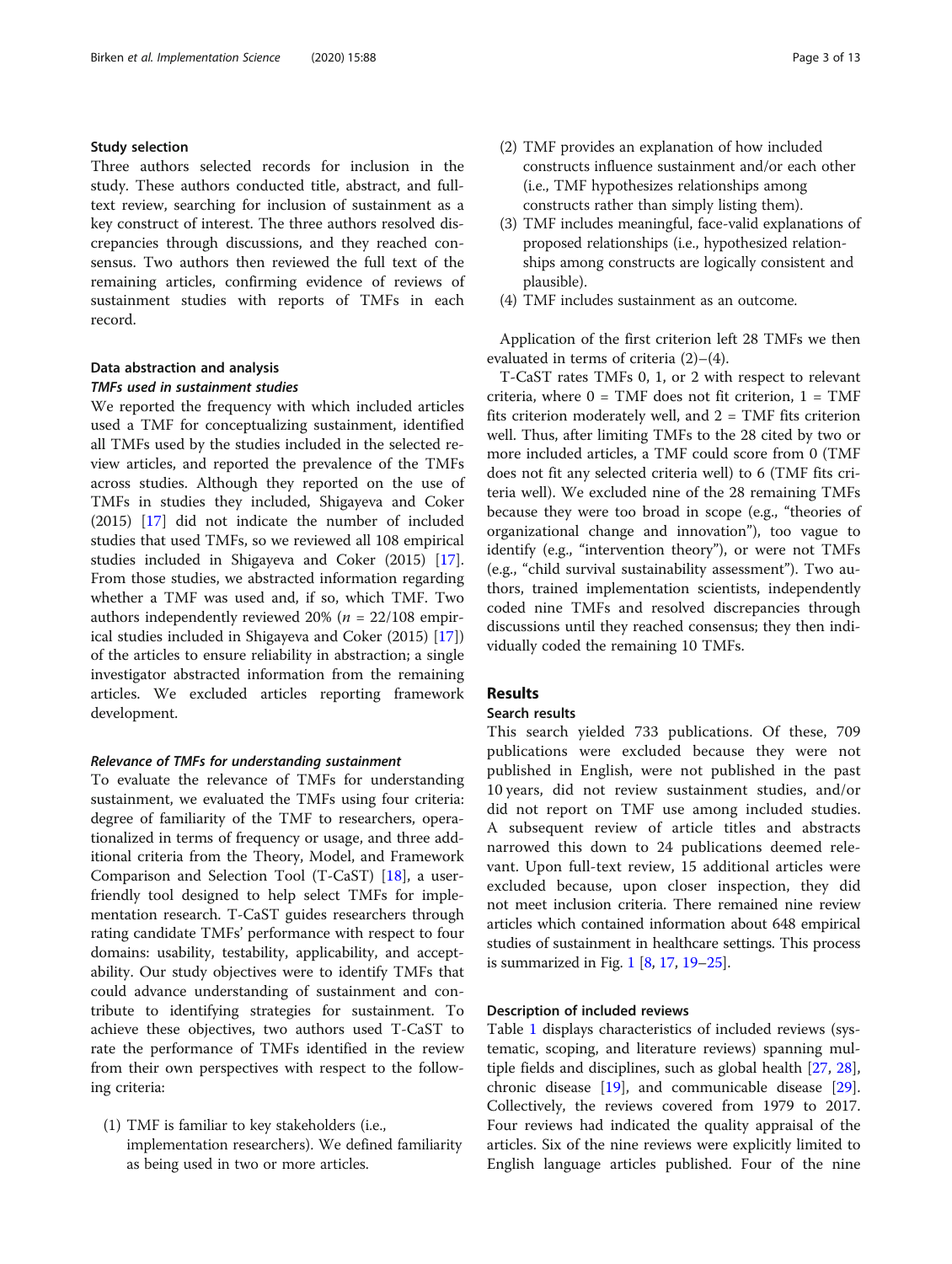<span id="page-3-0"></span>

reviews reported formally assessing the quality of the included articles.

## TMF use

Seven of the nine identified reviews reported the proportion of included studies that explicitly used a TMF [\[8](#page-11-0), [17,](#page-12-0) [19](#page-12-0)–[24\]](#page-12-0); an estimated 194/478 (41%) of the studies included in these seven reviews used a TMF to study sustainment (see Table [1](#page-4-0) for details on estimate).

The remaining two reviews focused exclusively on articles that used TMFs to study sustainment [\[26](#page-12-0), [29](#page-12-0)]. For example, Lennox et al. [\[26](#page-12-0)] reviewed the literature for publications reporting the use of TMFs (i.e., models, checklists, tools, processes, strategies, conceptualizations, and frameworks) and found that 37% (23/62) of the included studies did not report using a theory, although the included studies may have used models and/or frameworks.

Table [2](#page-5-0) reports the 76 unique TMFs cited in the 648 studies included across the 9 reviews. The most frequently cited TMFs were diffusion of innovations ( $n =$ 16), ecological theories ( $n = 10$ ), complexity theory ( $n =$ 

10), and normalization process theory ( $n = 6$ ). Most of the TMFs that were cited across the 9 reviews (48/76) were only used by one of the 648 studies.

## Relevance of TMFs used in sustainment studies

The TMFs that we scored received ratings ranging from 2 to 5 (see Table [3\)](#page-7-0). The TMF with the highest score was institutional theory, which scored 5 out of 6. TMFs scoring 4 out of 6 included the model of institutionalization [[31](#page-12-0)], diffusion of innovations theory [\[32\]](#page-12-0), open systems theories [[33](#page-12-0)], normalization process theory [\[29\]](#page-12-0), organizational learning theory [[34](#page-12-0)], the health belief model [[27](#page-12-0)], network theory [\[35\]](#page-12-0), the theory of planned behavior [\[28\]](#page-12-0), the organizational sustainability framework [[36\]](#page-12-0), and the theory of organization routines [[37](#page-12-0)].

Table [3](#page-7-0) shows our evaluation of the relevance of the TMFs for conceptualizing sustainment. As can be seen from the bottom row in Table [3](#page-7-0), compared to other rating criteria, the TMFs performed best on criterion 2, inclusion of meaningful, face-valid explanations of proposed relationships (total T-CaST score across TMFs, 29). Notably, however, the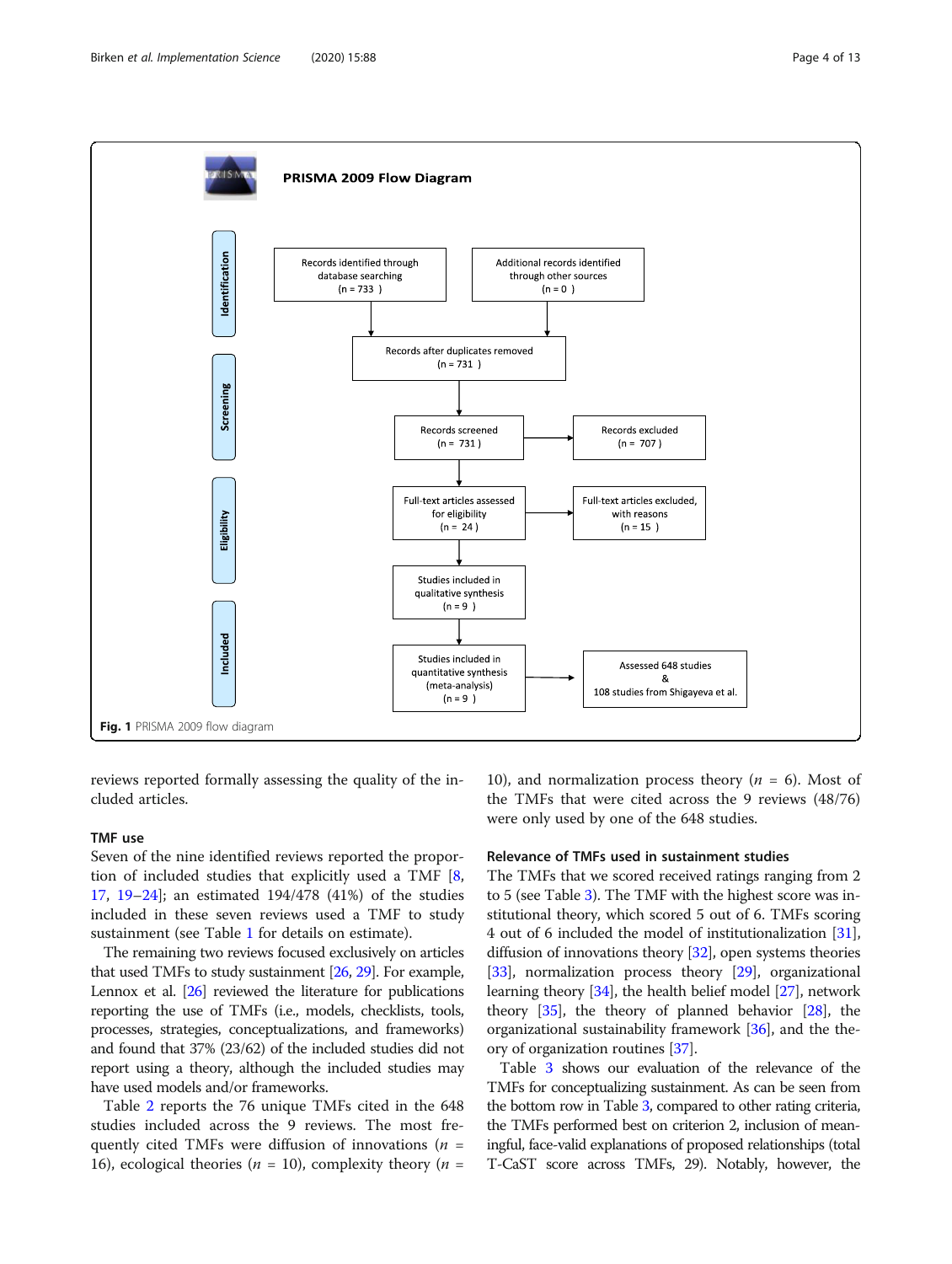## <span id="page-4-0"></span>Table 1 Reviews of sustainment studies

| Authors (year)                       | <b>Years covered</b>                                | Language                               | Quality<br>appraisal | <b>Review</b><br>type | Interventions of interest                                                                                                                           | Proportion of review's<br>included studies<br>reporting TMF use                                                                                                       |
|--------------------------------------|-----------------------------------------------------|----------------------------------------|----------------------|-----------------------|-----------------------------------------------------------------------------------------------------------------------------------------------------|-----------------------------------------------------------------------------------------------------------------------------------------------------------------------|
| Tricco et al.<br>$(2016)$ [19]       | 1979-2012                                           | Unspecified                            | No                   | Scoping               | Chronic disease<br>management                                                                                                                       | "[N]one of the included<br>studies reported using a<br>framework to develop,<br>implement, or measure<br>sustainability" (p.5). [0/144]                               |
| Wiltsey Stirman<br>et al. (2012) [8] | Published or in<br>press by July 2011               | English                                | <b>No</b>            |                       | Systematic Various medical care<br>and health services,<br>mental and behavioral<br>health, health<br>promotion and public<br>health, and education | "[F]ewer than one-third of the<br>studies that we reviewed were<br>quided by an explicit model"<br>$(p.12)$ [1/3 $\times$ 125 = 41/125]                               |
| Hulland et al.<br>2015 [20]          | Published or<br>available by<br>December 1,<br>2013 | English, French,<br>German, or Spanish | Yes                  |                       | Systematic Water, hygiene, and sanitation                                                                                                           | "[O]nly 11 of the 36 studies<br>described a behavioral model<br>or conceptual framework"<br>(p.44). [11/36 articles]                                                  |
| Lovarini et al.<br>$(2013)$ $[21]$   | Unspecified                                         | English                                | Yes                  |                       | Systematic Community-based<br>fall prevention                                                                                                       | "Three publications<br>described different<br>conceptual frameworks<br>or models of program<br>sustainability" (p.11). [3/19]                                         |
| Hodge and<br>Turner (2016) [24]      | Unspecified                                         | English                                | <b>No</b>            | Literature            | Various for<br>disadvantaged<br>communities                                                                                                         | "Only 11 of the articles<br>indicated that they<br>were quided by a<br>conceptual framework<br>for implementation"<br>(p.196). [11/28]                                |
| Iwelunmor et al.<br>$(2016)$ [22]    | 1996-2015                                           | English                                | Yes                  |                       | Systematic Various implemented<br>in Sub-Saharan Africa                                                                                             | "[Twenty-three] of the 41<br>articles reviewed discussed<br>framing the sustainability<br>in terms of a theory or<br>conceptual framework"<br>$(p.15)$ . $[23/41]$    |
| Schell et al.<br>$(2013)$ $[23]$     | Literature spans<br>about 20 years                  | Unspecified                            | <b>No</b>            | Literature            | Various in public<br>health                                                                                                                         | "Some pieces highlighted<br>the relevance of institutional<br>theory, Schien's work on<br>organizational culture, or<br>diffusion of innovations"<br>$(p.5)$ . [3/85] |
| Lennox et al.<br>$(2018)$ [26]       | Final search<br>conducted<br>September 2017         | English                                | Yes                  |                       | Systematic Various in health care<br>(i.e., models, checklists,<br>tools, processes, strategies,<br>conceptualizations and<br>frameworks)           | "37% (23/62) did not have<br>an explicit link to theory"<br>(p.4). [39/62]                                                                                            |

1980–2012 English No Literature Communicable disease

TMF theory, model, and/or framework

Shigayeva and Coker (2015) [\[17\]](#page-12-0)

dynamic sustainability framework only scored 1 on this criterion because the framework shifts between empirical statements about how sustainability occurs and normative ones about what change agents should do to sustain EBPs.

The TMFs performed worst with respect to criterion 3 (including sustainment as an outcome). For example, normalization process theory, which received a score of 1 on this criterion, proposes face-valid relationships among constructs, but the proposed antecedents to

sustainment were difficult to distinguish from sustainment itself.

66% [71/108] of empirical studies included in the review did not use a TMF.

[37/108]

programs

The TMFs also showed inconsistencies in their explanations of how constructs influence sustainment and/or each other (criterion 1; total T-CaST score across TMFs, 19). Several TMFs (e.g., open systems theories, organizational learning theory, complexity theory, and ecological theories) lacked discrete constructs that might be operationalized as antecedents to sustainment.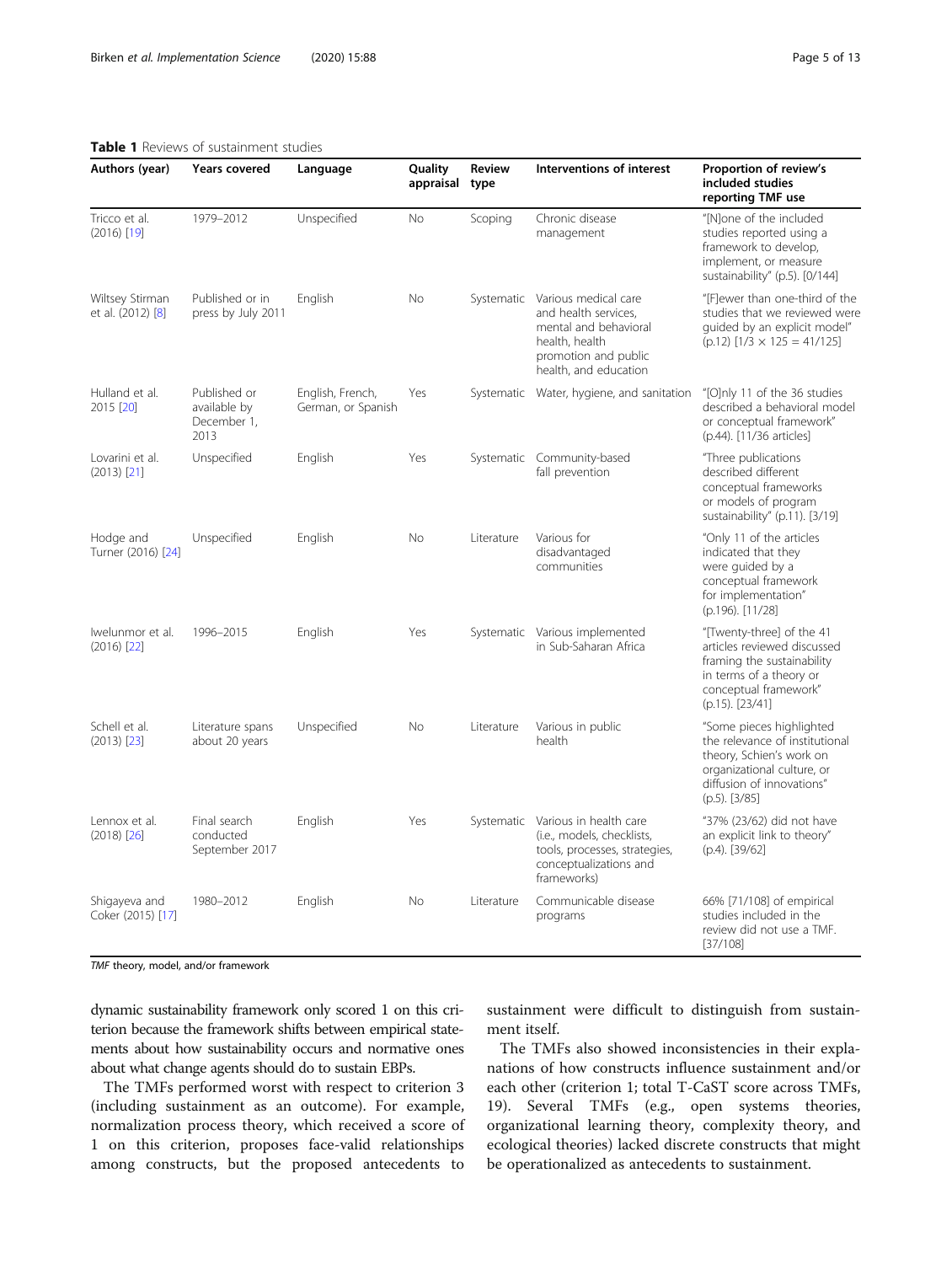## <span id="page-5-0"></span>Table 2 TMF cited in included studies

|     | <b>TMF</b>                                                             | Number of studies citing<br>TMF* | Review article (number of included studies citing TMF)                                                                                                                                          |
|-----|------------------------------------------------------------------------|----------------------------------|-------------------------------------------------------------------------------------------------------------------------------------------------------------------------------------------------|
|     | Diffusion of innovations theory                                        | 16                               | Schell et al. 2013 (1) [23]; Lovarini et al. 2013 (1) [21],<br>Lennox et al. 2018 (10) [26]; Shigayeva and Coker 2015 (2) [17];<br>Iwelunmor et al. 2016 (1) [22]; Hulland et al. 2015 (1) [20] |
| 2   | Ecological theories                                                    | 10                               | Lennox et al. 2018 (5) [26]; Shigayeva and Coker 2015 (2) [17];<br>Iwelunmor et al. 2016 (3) [22]                                                                                               |
| 3   | Complexity theory                                                      | 10                               | Lennox et al. 2018 (9) [26]; Hodge and Turner 2016 (1) [24]                                                                                                                                     |
| 4   | Normalization process theory                                           | 6                                | Lennox et al. 2018 (3) [26]; Shigayeva and Coker 2015 (3) [17]                                                                                                                                  |
| 5   | Model of institutionalization                                          | 6                                | Shigayeva and Coker 2015 (5) [17]; Hodge and Turner (1) [24]                                                                                                                                    |
| 6   | Open systems theories                                                  | 5                                | Lennox et al. 2018 (4) [26]; Shigayeva and Coker 2015 (1) [17]                                                                                                                                  |
| 7   | Conceptual framework on sustainability                                 | 5                                | Iwelunmor et al. 2016 (3) [22]; Shigayeva and Coker 2015 (2) [17]                                                                                                                               |
| 8   | Dynamic sustainability framework                                       | 4                                | Iwelunmor et al. 2016 (4) [22]                                                                                                                                                                  |
| 9   | Theories of organizational change and innovation                       | 3                                | Shigayeva and Coker 2015 (3) [17]                                                                                                                                                               |
| 10  | Organizational theory: formation of inter-organizational relationships | 3                                | Shigayeva and Coker 2015 (3) [17]                                                                                                                                                               |
| 11. | Institutional theory                                                   | 3                                | Schell et al. 2013 (1) [23]; Lennox et al. 2018 (1) [26];<br>Shigayeva and Coker 2015 (1) [17]                                                                                                  |
|     | 12 Continuous quality improvement                                      | 3                                | Lennox et al. 2018 (3) [26]                                                                                                                                                                     |
|     | 13 Organizational learning theory                                      | 3                                | Lennox et al. 2018 (1) [26]; Shigayeva and Coker 2015 (2) [17]                                                                                                                                  |
|     | 14 World Health Organization guidelines and models                     | 3                                | Hodge and Turner (1) [24]; Iwelunmor et al. 2016 (2) [22]                                                                                                                                       |
|     | 15 Theory of planned behavior/theory of reasoned action                | 3                                | Lennox et al. 2018 (1) [26]; Martin et al. 2018 (1) [30];<br>Shigayeva and Coker 2015 (2) [17]                                                                                                  |
|     | 16 Social learning theory/social cognitive theory                      | 3                                | Shigayeva and Coker 2015 (3) [17]                                                                                                                                                               |
|     | 17 Network theory                                                      | 3                                | Lennox et al. 2018 (2) [26]; Shigayeva and Coker 2015 (1) [17]                                                                                                                                  |
| 18  | Health belief model                                                    | 2                                | Hulland et al. 2015 (2) [20]                                                                                                                                                                    |
| 19  | Child Survival Sustainability Assessment framework                     | 2                                | Lennox et al. 2018 (1) [26]; Shigayeva and Coker 2015 (1) [17]                                                                                                                                  |
|     | 20 Freire's conscientization theory                                    | 2                                | Iwelunmor et al. 2016 (1) [22]; Shigayeva and Coker 2015 (1) [17]                                                                                                                               |
| 21  | Program Sustainability Index                                           | 2                                | Hodge and Turner (2) [24]                                                                                                                                                                       |
| 22  | Framework for the assessment of sustainability                         | 2                                | Iwelunmor et al. 2016 (1) [22]; Shigayeva and Coker 2015 (1) [17]                                                                                                                               |
| 23  | System dynamics                                                        | $\overline{2}$                   | Lennox et al. 2018 (1) [26]; Shigayeva and Coker 2015 (1) [17]                                                                                                                                  |
| 24  | Theory of organization routines                                        | 2                                | Lennox et al. 2018 (1) [26]; Shigayeva and Coker 2015 (1 )[17]                                                                                                                                  |
| 25  | HIV/AIDS Program Sustainability Analysis Tool                          | 2                                | Iwelunmor et al. (1) [22]; Shigayeva and Coker 2015 (1) [17]                                                                                                                                    |
| 26  | Sustainability planning model                                          | $\overline{2}$                   | Iwelunmor et al. (1) [22]; Shigayeva and Coker 2015 (1) [17]                                                                                                                                    |
| 27  | Sustainability framework for community-based dengue control projects   | 2                                | Hodge and Turner (1) [24]; Shigayeva and Coker 2015 (1) [17]                                                                                                                                    |
| 28  | Organizational sustainability framework                                | $\overline{2}$                   | Shigayeva and Coker 2015 (2) [17]                                                                                                                                                               |
| 29  | Organizational culture                                                 |                                  | Schell et al. 2013 [23]                                                                                                                                                                         |
| 30  | Intervention (program) theory                                          | 1                                | Lennox et al. 2018 [26]                                                                                                                                                                         |
|     | Focus on opportunity, ability, and motivation                          |                                  | Hulland et al. 2015 [20]                                                                                                                                                                        |
|     | 32 Risk, attitude, norm, ability, self-regulation                      | 1                                | Hulland et al. 2015 [20]                                                                                                                                                                        |
| 33  | PATH's Behavior Change Continuum                                       |                                  | Hulland et al. 2015 [20]                                                                                                                                                                        |
| 34  | Transtheoretical model of change                                       | 1                                | Hulland et al. 2015 [20]                                                                                                                                                                        |
| 35  | Consumer purchase decision process                                     | 1                                | Hulland et al. 2015 [20]                                                                                                                                                                        |
| 36  | Elaboration of likelihood                                              | 1                                | Hulland et al. 2015 [20]                                                                                                                                                                        |
| 37  | Dimensions of social research                                          |                                  | Hulland et al. 2015 [20]                                                                                                                                                                        |
| 38  | Knowledge dissemination and utilization framework                      | 1                                | Lovarini et al. 2013 [21]                                                                                                                                                                       |
| 39  | Policy, research, and service delivery model for fall prevention       | 1                                | Lovarini et al. 2013 [21]                                                                                                                                                                       |
| 40  | Organizational theory                                                  | 1                                | Lovarini et al. 2013 [21]                                                                                                                                                                       |
| 41  | Systems thinking-guided analysis framework                             | 1                                | Iwelunmor et al. 2016 [22]                                                                                                                                                                      |
| 42  | Model of motivational processes                                        | 1                                | Iwelunmor et al. 2016 [22]                                                                                                                                                                      |
| 43  | Clinical assessment for systems strengthening framework                | 1                                | Iwelunmor et al. 2016 [22]                                                                                                                                                                      |
| 44  | "Train the trainer" model                                              | 1                                | Iwelunmor et al. 2016 [22]                                                                                                                                                                      |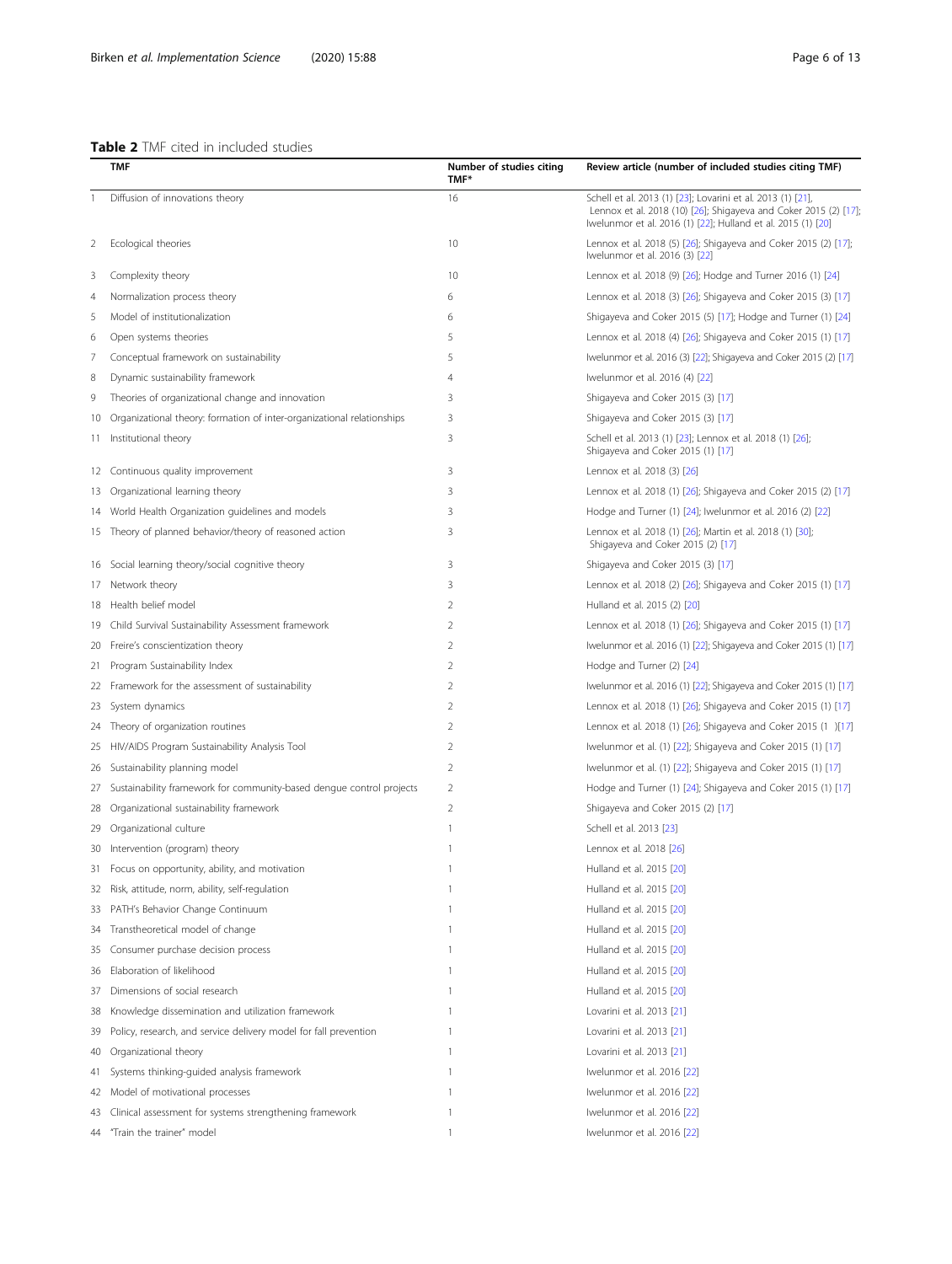|     | TMF                                                                                   | Number of studies citing<br>TMF* | Review article (number of included studies citing TMF) |
|-----|---------------------------------------------------------------------------------------|----------------------------------|--------------------------------------------------------|
| 45  | Community-based management of acute malnutrition of the Belgian Red<br>Cross          | $\mathbf{1}$                     | Iwelunmor et al. 2016 [22]                             |
| 46  | Organizational readiness to change theory                                             | 1                                | Iwelunmor et al. 2016 [22]                             |
| 47  | In-service training improvement framework                                             | $\mathbf{1}$                     | Iwelunmor et al. 2016 [22]                             |
| 48  | Promoting school-community-university partnerships to enhance resilience<br>model     | $\overline{1}$                   | Hodge and Turner 2016 [24]                             |
| 49  | Evaluation theory                                                                     | $\mathbf{1}$                     | Lennox et al. 2018 [26]                                |
| 50  | Model for improvement                                                                 | $\mathbf{1}$                     | Lennox et al. 2018 [26]                                |
| 51  | Adaptive management                                                                   | 1                                | Lennox et al. 2018 [26]                                |
| 52  | Evidence integration triangle                                                         | 1                                | Lennox et al. 2018 [26]                                |
| 53  | Self-determination theory                                                             | 1                                | Lennox et al. 2018 [26]                                |
| 54  | Theory of change                                                                      | $\mathbf{1}$                     | Lennox et al. 2018 [26]                                |
| 55  | Absorptive capacity                                                                   |                                  | Lennox et al. 2018 [26]                                |
| 56  | Dartmouth psychiatric research center implementation model                            | 1                                | Hodge and Turner 2016 [24]                             |
| 57  | School-wide positive behavior support continuum                                       | 1                                | Hodge and Turner 2016 [24]                             |
| 58  | Exploration, planning, implementation, sustainment                                    | 1                                | Hodge and Turner 2016 [24]                             |
| 59  | Community readiness model                                                             | $\mathbf{1}$                     | Shigayeva and Coker 2015 [17]                          |
| 60  | Theory of how to design effective organizations                                       | 1                                | Shigayeva and Coker 2015 [17]                          |
| 61  | Reach effectiveness adoption implementation maintenance                               | 1                                | Shigayeva and Coker 2015 [17]                          |
| 62  | Model of community-based program sustainability                                       |                                  | Shigayeva and Coker 201 5[31]                          |
| 63  | Precede framework                                                                     | 1                                | Shigayeva and Coker 2015 [17]                          |
| 64  | Communities that Care framework                                                       | 1                                | Shigayeva and Coker 2015 [17]                          |
| 65  | World Health Organization safe community model                                        | $\mathbf{1}$                     | Shigayeva and Coker 2015 [17]                          |
| 66  | National Funding Collaborative on Violence Prevention's Theory of Change              | 1                                | Shigayeva and Coker 2015 [17]                          |
| 67  | STEP-UP framework                                                                     | $\mathbf{1}$                     | Shigayeva and Coker 2015 [17]                          |
| 68  | Conceptual model of social determinants of health                                     |                                  | Shigayeva and Coker 2015 [17]                          |
| 69  | Sustainability benchmarks                                                             | 1                                | Shigayeva and Coker 2015 [17]                          |
| 70  | Nature of partnerships                                                                | $\mathbf{1}$                     | Shigayeva and Coker 2015 [17]                          |
| 71. | Five basic elements of program sustainability for tobacco control programs            | 1                                | Shigayeva and Coker 2015 [17]                          |
| 72  | Mandiana model                                                                        | 1                                | Shigayeva and Coker 2015 [17]                          |
| 73  | Sustainability checklist                                                              | $\mathbf{1}$                     | Shigayeva and Coker 2015 [17]                          |
| 74  | Scheirer's framework to assess the development and capacity of non-profit<br>agencies | $\overline{1}$                   | Shigayeva and Coker 2015 [17]                          |
| 75  | Punctuated equilibrium theory                                                         | $\mathbf{1}$                     | Shigayeva and Coker 2015 [17]                          |
| 76  | Multi-level model of factors to be identified at the levels of the innovation         | 1                                | Shigayeva and Coker 2015 [17]                          |
|     | TMF theory, model, and/or framework                                                   |                                  |                                                        |

TMF theory, model, and/or framework \*Across 648 studies included in the nine reviews

## Discussion

In our review of 9 reviews, we found that TMFs are underused in sustainment research. This finding parallels previous reports of the underuse of TMFs in implementation science more broadly [\[38](#page-12-0)–[40\]](#page-12-0). In most of these reviews, which spanned multiple disciplines and topics, fewer than half of included studies reported using a TMF to conceptualize sustainment. This may reflect studies' focus on understanding whether an intervention was sustained, rather than determinants of sustainment [[26\]](#page-12-0). As the field shifts from accumulating evidence of poor EBP sustainment to understanding determinants of sustainment, lack of TMF use in sustainment studies represents a missed opportunity to realize the benefits of using TMFs, including their potential to advance a shared understanding of how and why EBPs are sustained [\[14\]](#page-12-0). Among those studies that reported using a TMF, there was little convergence on which of the 76 TMFs that we identified in sustainment research to date were used. Indeed, 48 studies which used a TMF did not appear in any of the other studies. This lack of convergence may contribute to a fractured understanding of sustainment across studies, settings, and fields and may retain concerns regarding synonymy and polysemy. Improved reporting and use of TMFs across multiple studies should improve understanding of this critical topic.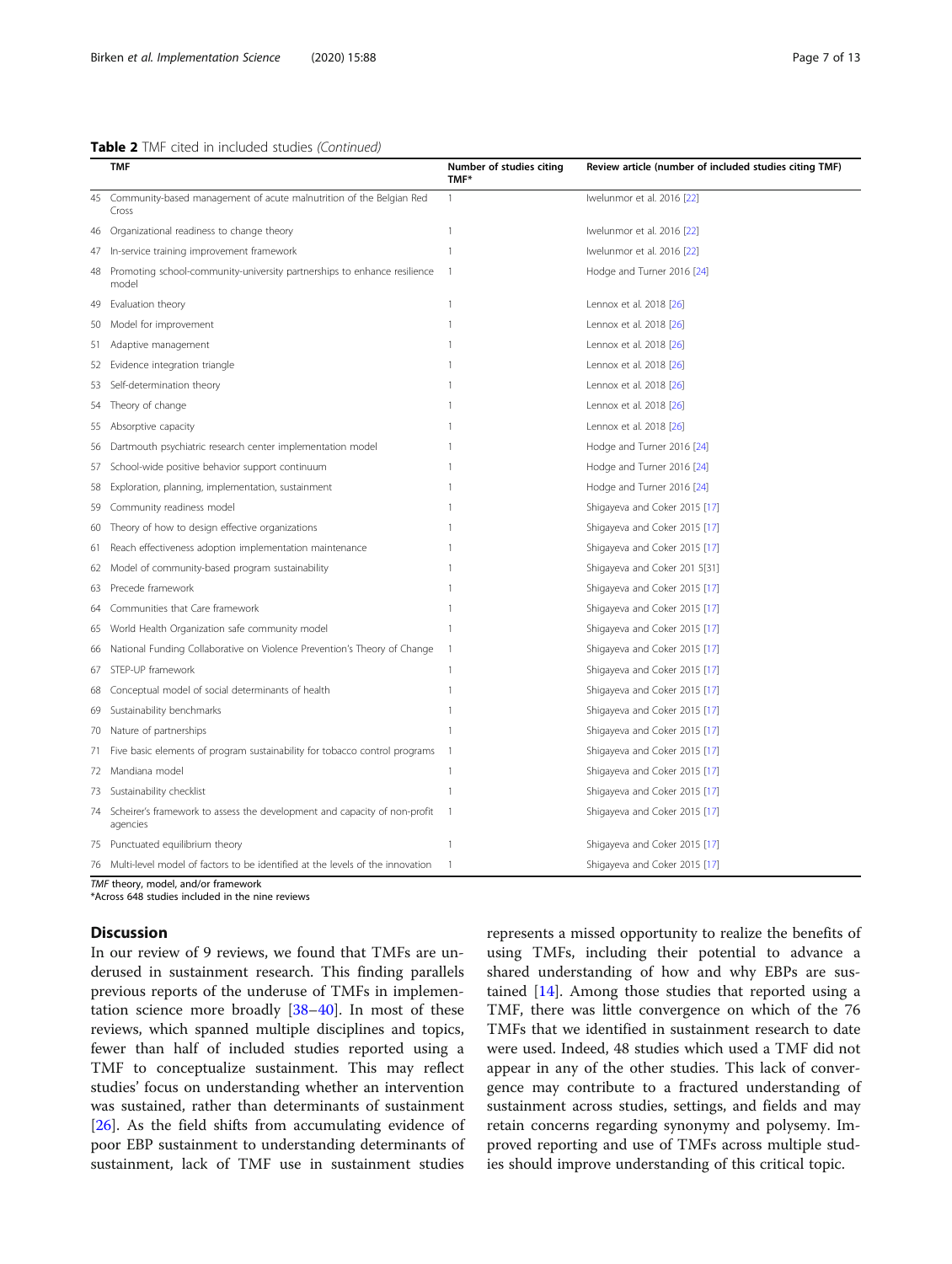## <span id="page-7-0"></span>Table 3 Relevance of sustainment TMF

|   | <b>TMF</b>                         | Provides an<br>explanation of<br>how included<br>constructs<br>influence<br>sustainment<br>and/or each<br>other | <b>Includes</b><br>meaningful,<br>face-valid<br>explanations outcome<br>of proposed<br>relationships | <b>Includes</b><br>sustainment T-CaST<br>as an | Overall<br>score | <b>Notes</b>                                                                                                                                                                                                                                                                                                                                                                                                                                                                                                                             |
|---|------------------------------------|-----------------------------------------------------------------------------------------------------------------|------------------------------------------------------------------------------------------------------|------------------------------------------------|------------------|------------------------------------------------------------------------------------------------------------------------------------------------------------------------------------------------------------------------------------------------------------------------------------------------------------------------------------------------------------------------------------------------------------------------------------------------------------------------------------------------------------------------------------------|
| 1 | Institutional theory               | $\overline{2}$                                                                                                  | $\overline{2}$                                                                                       | 1                                              | 5/6              | Institutional theory enhances understanding the<br>organizations' practice sustainment in response to<br>three key pressures but offers limited insight into<br>potentially influential factors at inner setting and<br>individual levels. Its outcome is isomorphism (i.e.,<br>increasing likeness), which may be related to<br>sustainment but is conceptually distinct.                                                                                                                                                               |
| 2 | Model of<br>institutionalization   | $\overline{1}$                                                                                                  | 2                                                                                                    | $\mathbf{1}$                                   | 4/6              | The model of institutionalization identifies six factors<br>associated with institutionalization (e.g., standard<br>operating routines; program champion actions). It<br>offers face-valid explanations of proposed relation-<br>ships, but it lacks a description of the mechanisms<br>underlying those relationships, and its outcome is<br>institutionalization (i.e., "the final stage of an<br>innovation-diffusion process"), which may be related<br>to sustainment but is conceptually distinct.                                 |
| 3 | Diffusion of innovations<br>theory | 2                                                                                                               | 2                                                                                                    | 0                                              | 4/6              | Diffusion of innovations theory explains how people,<br>as part of a social system, adopt a new idea, behavior,<br>or product through five established adopter<br>categories: innovators, early adopters, early majority,<br>late majority, and laggards. It offers face-valid explana-<br>tions of proposed relationships but lacks discrete con-<br>structs that might be operationalized as antecedents<br>to sustainment, and its outcome is innovation diffu-<br>sion, which is conceptually distinct from sustainment.             |
| 4 | Open systems theories              | $\mathbf 0$                                                                                                     | 2                                                                                                    | 2                                              | 4/6              | Open systems theories broadly propose that<br>organizations are strongly influenced by their<br>environments. They offered a meaningful, face-valid<br>explanation of sustainment but do not include<br>discrete constructs, thereby limiting our ability to<br>operationalize or falsify the theory. Further, open sys-<br>tems theories are an umbrella that encompasses sev-<br>eral theories, not a singular TMF.                                                                                                                    |
| 5 | Normalization process<br>theory    | 2                                                                                                               | 1                                                                                                    | $\mathbf{1}$                                   | 4/6              | Normalization process theory describes the social<br>processes leading the routinization of EBPs. It explains<br>relationships among included constructs but does<br>not offer a clear conceptual distinction between<br>"integration"/"embeddedness" and implementation.                                                                                                                                                                                                                                                                |
| 6 | Organizational learning<br>theory  | $\perp$                                                                                                         | 2                                                                                                    |                                                | 4/6              | Organizational learning theory describes a process of<br>organizations embedding knowledge from<br>experience. It offers face-valid explanations of pro-<br>posed conceptual relationships but lacks discrete con-<br>structs that might be operationalized as antecedents<br>to sustainment, and its outcome is knowledge, which<br>may be related but is conceptually distinct from<br>sustainment.                                                                                                                                    |
| 7 | Health belief model                | 2                                                                                                               | 2                                                                                                    | $\mathbf{0}$                                   | 4/6              | The health belief model theorizes that people's beliefs<br>about whether or not they are at risk for a disease or<br>health problem and their perceptions of the benefits<br>of taking action to reduce or avoid influence their<br>readiness to take action. It offers face-valid explana-<br>tions of proposed conceptual relationships and identi-<br>fies mechanisms underlying relationships between<br>included constructs and the outcome; however, its<br>outcome is action, which is conceptually distinct from<br>sustainment. |
| 8 | Network theory                     | 2                                                                                                               | 2                                                                                                    | 0                                              | 4/6              | Network theory advances understanding how extant                                                                                                                                                                                                                                                                                                                                                                                                                                                                                         |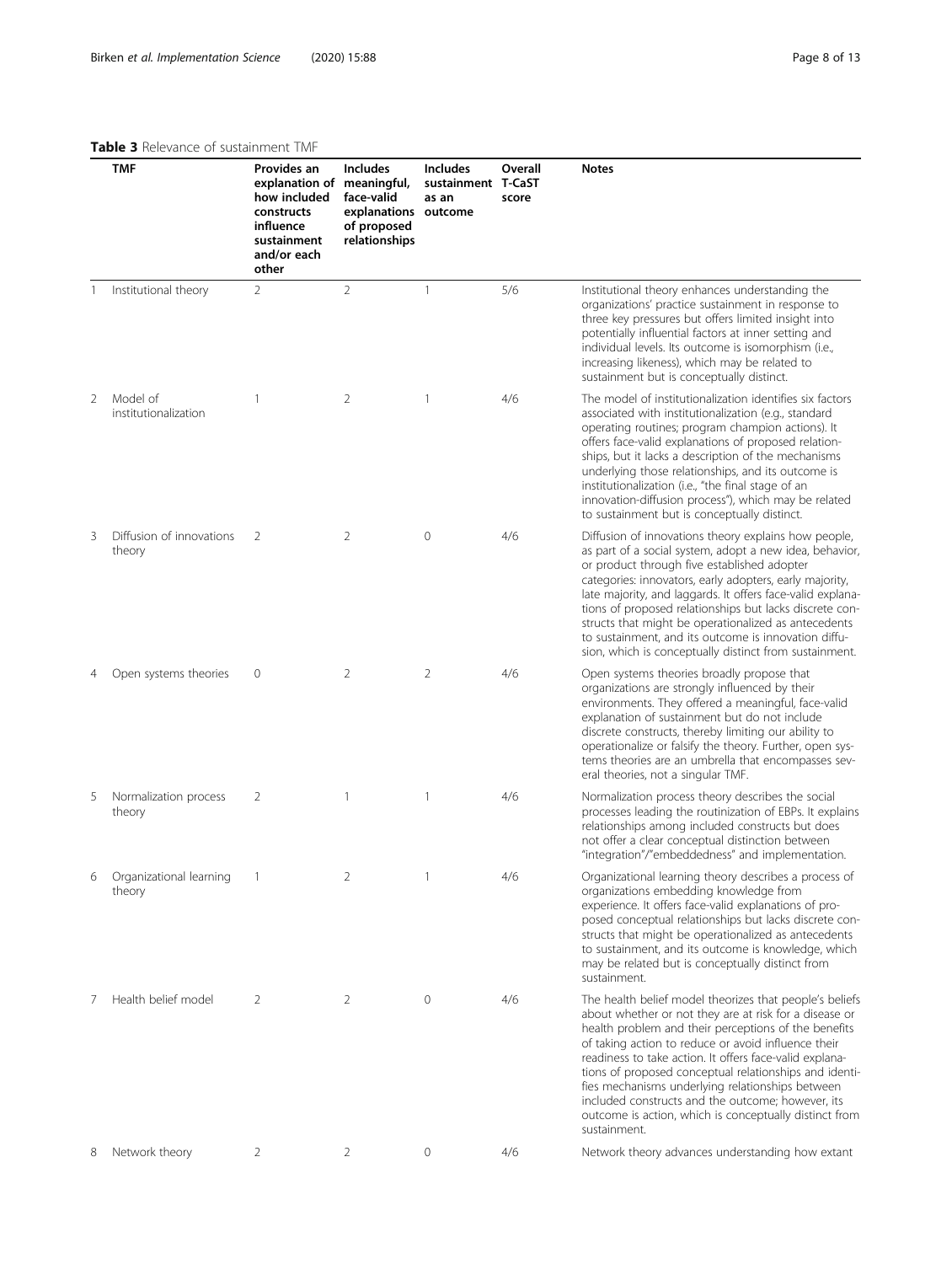## Table 3 Relevance of sustainment TMF (Continued)

relationships

|   | <b>TMF</b>                                                                    | Provides an<br>explanation of<br>how included<br>constructs<br>influence<br>sustainment<br>and/or each<br>other | <b>Includes</b><br>meaningful,<br>face-valid<br>explanations outcome<br>of proposed<br>relationships | Includes<br>sustainment T-CaST<br>as an | Overall<br>score            | <b>Notes</b>                                                                                                                                                                                                                                                                                                                                                                                                                                                                        |
|---|-------------------------------------------------------------------------------|-----------------------------------------------------------------------------------------------------------------|------------------------------------------------------------------------------------------------------|-----------------------------------------|-----------------------------|-------------------------------------------------------------------------------------------------------------------------------------------------------------------------------------------------------------------------------------------------------------------------------------------------------------------------------------------------------------------------------------------------------------------------------------------------------------------------------------|
|   |                                                                               |                                                                                                                 |                                                                                                      |                                         |                             | networks affect either the flow of information and<br>resources to individual actors or how individual actors<br>gain prestige or influence through their positions in<br>networks. It offers face-valid explanations of proposed<br>conceptual relationships and identifies mechanisms<br>underlying relationships between included constructs<br>and the outcome; however, its outcome is relational<br>connections, which is conceptually distinct from<br>sustainment.          |
| 9 | Theory of planned<br>behavior                                                 | 2                                                                                                               | $\overline{2}$                                                                                       | $\mathbf 0$                             | 4/6                         | The theory of planned behavior offers face-valid ex-<br>planations of proposed conceptual relationships and<br>identifies mechanisms underlying relationships be-<br>tween included constructs and the outcome; how-<br>ever, its outcome is behavior, which may be related<br>but is conceptually distinct from sustainment.                                                                                                                                                       |
|   | 10 Organizational<br>sustainability framework                                 | $\mathbf{1}$                                                                                                    | 1                                                                                                    | 2                                       | 4/6                         | The organizational sustainability framework suggests<br>that sustainability, a term that is related yet distinct<br>from sustainment, is a function of economic,<br>environmental, and social organizational sustainability.<br>The framework identifies very general mechanisms<br>underlying relationships between included constructs<br>and the outcome, and the constructs that it includes<br>are somewhat meaningful and face-valid if not<br>comprehensive.                 |
|   | 11 Theory of organization<br>routines                                         | $\mathbf{1}$                                                                                                    | 2                                                                                                    | -1                                      | 4/6                         | The theory of organization routines suggests that<br>routines are developed through directions and<br>performances among organizational members. It<br>identifies meaningful, face-valid constructs hypothe-<br>sized to facilitate routines, but it does not specify the<br>mechanisms underlying the relationships, and its out-<br>come is routines (i.e., ways of accomplishing<br>organizational work), which may be related to sustain-<br>ment but is conceptually distinct. |
|   | 12 Complexity theory                                                          | $\mathbf 0$                                                                                                     | 2                                                                                                    |                                         | 3/6                         |                                                                                                                                                                                                                                                                                                                                                                                                                                                                                     |
|   | 13 Dynamic sustainability<br>framework                                        | $\mathbf{0}$                                                                                                    | $\mathbf{1}$                                                                                         | 2                                       | 3/6                         |                                                                                                                                                                                                                                                                                                                                                                                                                                                                                     |
|   | 14 Freire's conscientization<br>theory                                        | $\mathbf{1}$                                                                                                    | 1                                                                                                    | 1                                       | 3/6                         |                                                                                                                                                                                                                                                                                                                                                                                                                                                                                     |
|   | 15 Sustainability planning<br>model                                           | $\mathbf 0$                                                                                                     | 1                                                                                                    | 2                                       | 3/6                         |                                                                                                                                                                                                                                                                                                                                                                                                                                                                                     |
|   | 16 Social learning theory/<br>social cognitive theory                         | $\mathbf{1}$                                                                                                    | 2                                                                                                    | 0                                       | 3/6                         |                                                                                                                                                                                                                                                                                                                                                                                                                                                                                     |
|   | 17 Ecological theories                                                        | $\mathbf 0$                                                                                                     | 2                                                                                                    | $\mathbf{0}$                            | 2/6                         |                                                                                                                                                                                                                                                                                                                                                                                                                                                                                     |
|   | 18 Program Sustainability<br>Index                                            | $\mathbf 0$                                                                                                     | 0                                                                                                    | 2                                       | 2/6                         |                                                                                                                                                                                                                                                                                                                                                                                                                                                                                     |
|   | 19 Sustainability framework<br>for community-based<br>dengue control projects | $\mathbf 0$                                                                                                     | 0                                                                                                    | $\overline{2}$                          | 2/6                         |                                                                                                                                                                                                                                                                                                                                                                                                                                                                                     |
|   | 20 Theories of organizational<br>change and innovation                        |                                                                                                                 |                                                                                                      |                                         | [Eliminated<br>(too broad)] |                                                                                                                                                                                                                                                                                                                                                                                                                                                                                     |
|   | 21 Organizational theory:<br>formation of inter-<br>organizational            |                                                                                                                 |                                                                                                      |                                         | [Eliminated<br>(too broad)] |                                                                                                                                                                                                                                                                                                                                                                                                                                                                                     |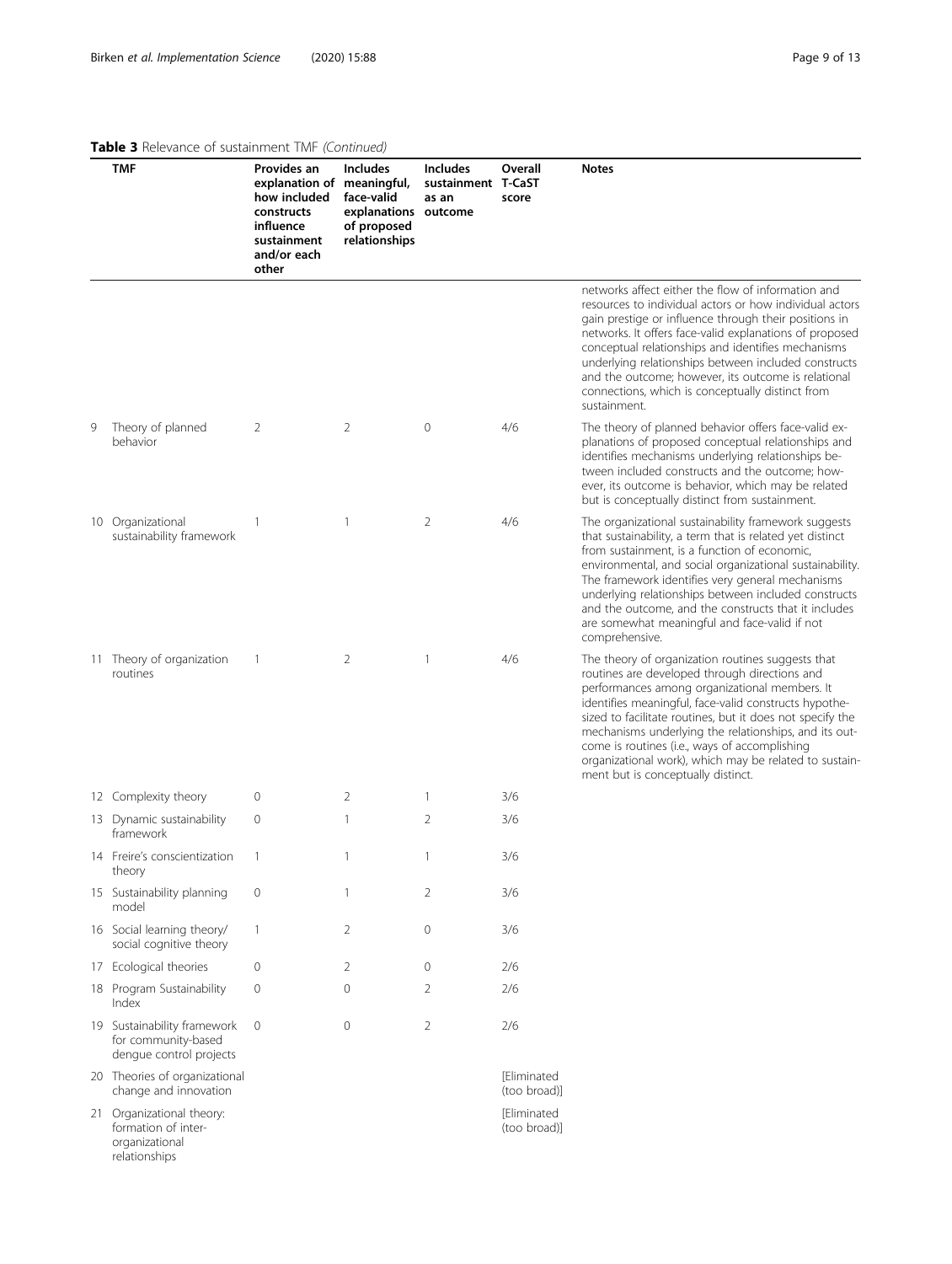## Table 3 Relevance of sustainment TMF (Continued)

|    | <b>TMF</b>                                               | Provides an<br>explanation of<br>how included<br>constructs<br>influence<br>sustainment<br>and/or each<br>other | <b>Includes</b><br>meaningful,<br>face-valid<br>explanations<br>of proposed<br>relationships | <b>Includes</b><br>sustainment T-CaST<br>as an<br>outcome | Overall<br>score                                     | <b>Notes</b> |
|----|----------------------------------------------------------|-----------------------------------------------------------------------------------------------------------------|----------------------------------------------------------------------------------------------|-----------------------------------------------------------|------------------------------------------------------|--------------|
|    | 22 Conceptual framework<br>on sustainability             |                                                                                                                 |                                                                                              |                                                           | <b>[Eliminated</b><br>(insufficiently<br>specified)] |              |
| 23 | Continuous quality<br>improvement                        |                                                                                                                 |                                                                                              |                                                           | <b>[Eliminated</b><br>(too broad)]                   |              |
|    | 24 World Health<br>Organization guidelines<br>and models |                                                                                                                 |                                                                                              |                                                           | <b>[Eliminated</b><br>(too broad)]                   |              |
|    | 25 Framework for the<br>assessment of<br>sustainability  |                                                                                                                 |                                                                                              |                                                           | <b>Fliminated</b><br>(too broad)]                    |              |
|    | 26 System dynamics                                       |                                                                                                                 |                                                                                              |                                                           | <b>Fliminated</b><br>(too broad)]                    |              |
| 27 | Child survival<br>sustainability assessment<br>framework |                                                                                                                 |                                                                                              |                                                           | <b>[Eliminated</b><br>(not a TMF)]                   |              |
|    | 28 HIV/AIDS Program<br>Sustainability Analysis<br>Tool   |                                                                                                                 |                                                                                              |                                                           | <b>Fliminated</b><br>(not a TMF)]                    |              |
|    | Total score across TMFs                                  | 19                                                                                                              | 29                                                                                           | 13                                                        |                                                      |              |

TMF theory, model, and/or framework; T-CaST TMF Comparison and Selection Tool

Of the 28 TMFs (Table [2](#page-5-0); TMFs 1–28) used more than once across the 648 studies, 11 TMFs received a T-CaST score of 4 or 5 out of 6 possible points, suggesting potential relevance to understanding sustainment. Nonetheless, the information underlying these quantitative scores warrants some qualitative exploration. We found that sustainment was seldom the outcome of interest in the TMFs used in sustainment studies. This finding may reflect a shortage of TMFs that specifically target sustainment, lack of researcher's familiarity with sustainment-focused TMFs, doubts about their utility, or a preference among researchers for broader TMFs. Whatever the cause, the lack of attention to sustainment as the outcome of interest limits the TMFs' ability to advance our understanding of sustainment. Our understanding of sustainment may be enhanced by converging upon TMFs that include sustainment as the outcome of interest or explicitly acknowledging the limitations for sustainment research of TMFs that include a different outcome. Few of the TMFs explained the mechanisms through which included constructs influence sustainment. Without a strong explanation of the causal pathways that lead to sustainment, the TMFs make limited contributions to identifying and developing potential sustainment strategies. Identifying causal pathways that lead to

sustainment implies conceptually sound sustainment strategies. For example, a TMF that suggests that organizations are subject to pressure from norm-setting institutions to sustain a particular practice implies influencing institutional policy as a potentially highleverage strategy. Further, despite evidence suggesting that some conditions are unique in influencing sustainment, few TMFs distinguished determinants of sustainment from determinants of other, related outcomes (e.g., adoption, implementation) [\[41](#page-12-0)].

Although 11 TMFs scored fairly well based on our criteria, each had significant limitations. For instance, normalization process theory (NPT), which describes the social processes leading the routinization of EBPs, explains the relationships among included constructs; however, raters had difficulty disentangling NPT's concepts of "integration" and "embeddedness" from its core constructs (e.g., coherence, cognitive participation, collective action, reflexive monitoring). Although normalization in NPT is related to (or perhaps even synonymous with) sustainment, articles that presented NPT did not offer a clear conceptual distinction between "integration" "embeddedness" (i.e., sustainment) and implementation. Another class of TMFs, open systems theories, which broadly propose that organizations are strongly influenced by their environments, offered a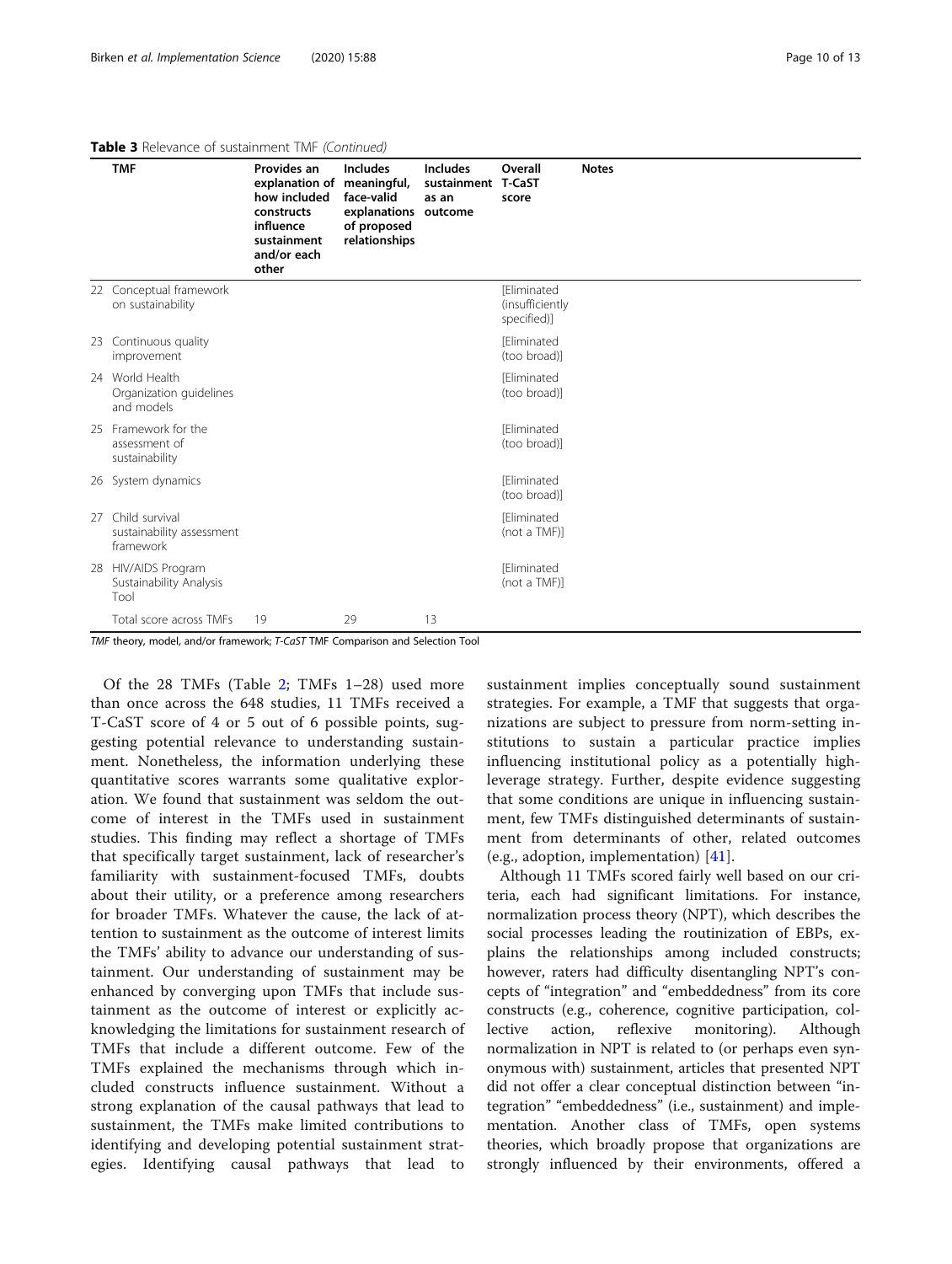meaningful, face-valid explanation of sustainment. However, open systems theories did not include discrete constructs, thereby limiting our ability to operationalize or falsify the theory [\[14\]](#page-12-0). Further, open systems theories are an umbrella that encompasses several theories, not a singular TMF.

Institutional theory [[42](#page-12-0)–[44](#page-12-0)], which had the highest T-CaST score (5/6), proposes that organizations sustain practices in response to three key pressures related to maintaining legitimacy: mimetic (e.g., mimic other organizations' behavior), coercive (i.e., meet expectations from organizations providing critical resources, including funds and legal permission to operate), and normative (e.g., act in accordance with professional norms). In other words, the institutional theory suggests that organizations may be more likely to sustain practices if they are under mimetic, coercive, or normative pressure to do so. Further, the institutional theory suggests several moderators of the influence of mimetic, coercive, and normative pressure on organizations' sustainment of practices. For example, the institutional theory suggests that organizations may be more inclined to mimic other organizations (i.e., sustaining or failing to sustain a practice) in the face of uncertainty and that organizations may be more inclined to cede to coercive pressure from organizations on which they are more dependent.

Understanding of sustainment may be enhanced by understanding the role of mimetic, coercive, and normative pressures and potential moderators that institutional theory proposes. It may also be enhanced through testing strategies for sustainment that the institutional theory suggests: Sustainment may be promoted by assessing the pressures to which an organization may be subject with respect to sustaining a given EBP and then leveraging pressures for sustainment and deflecting those for discontinuation of the EBP.

Despite its potential contribution to understanding sustainment, institutional theory offers limited insight into potentially influential factors at levels other than the outer setting, including the inner setting and individual levels. To some extent, neo-institutional theory [[45](#page-12-0)] may address this limitation. For example, neoinstitutional theory suggests that individuals make choices because they see no alternative. Psychological theories, such as theories concerning habits [\[46](#page-12-0)], may also offer insight into individual-level determinants of sustainment. Another important critique of the institutional theory is that the institutional pressures that it conceptualizes may be sufficient for superficial organizational change, but sustaining practice may require more intrinsic motivations [[47](#page-12-0), [48\]](#page-12-0). The limitations of the institutional theory—or any given TMF suggests that combining multiple relevant TMFs may be

an optimal approach to conceptualizing a construct as complex as sustainment.

Notably, the TMFs that appear to be most relevant to sustainment focus on social dynamics among individuals and organizations. Although sustainment is often inextricably linked with economic resources for delivering EBPs, economic theories for explaining sustainment did not emerge in this review [\[8](#page-11-0)]. Indeed, stable financial resources are necessary for sustainment, but our findings highlighting the importance of social processes and relationships suggest that economic and rational choice theories are likely insufficient for explaining whether and how EBPs are sustained in such complex care settings.

A limitation of our study is that there may be other TMFs that are relevant for understanding sustainment but have not yet been cited in healthcare sustainment research. For example, structuration theory [\[49\]](#page-12-0) explains how social systems create and reproduce structures that uphold and discontinue EBPs. The structuration theory has the benefit of a multilevel orientation to understanding EBP sustainment. Similarly, the contingency theory suggests that EBP sustainment depends on conditions that incentivize sustainment in the face of competing courses of action. Future efforts should assess the relevance of other potentially relevant TMFs for conceptualizing sustainment. And, as the evidence base around sustainment grows, and TMFs are more widely used to support it, the field may benefit from identifying examples of sustainment studies that have effectively applied TMFs.

In this study, we treated TMFs as distinct although we recognize that there are areas of overlap of constructs across TMFs. Identifying overlap of constructs across TMFs may be aided by ongoing efforts to assess the validity and reliability of measures of sustainment-related constructs [\[50\]](#page-12-0). Further, as a review of reviews, our study relied upon the information that included the review provided by the authors regarding how TMFs were used in included studies. The degree to which TMFs were used can vary from mere citation to rigorous testing and linkage to specific constructs. Although this level of detail was beyond the scope of our study, we acknowledge the significance of this area for future research. Relatedly, despite the potential for reviews of reviews to leverage existing reviews to develop new knowledge, it is possible that our review of reviews [[51](#page-12-0), [52\]](#page-12-0) was not entirely comprehensive, and we did not independently review methodological quality.

Another limitation of our study is that, with the exception of the studies cited by Shigayeva and Coker (2015) [[17\]](#page-12-0), we did not independently evaluate studies included in the remaining eight reviews. Thus, our estimate of the proportion of studies citing TMFs relies on these reviews' findings, and the number of studies that we report may include duplicates. Consequently, for the proportion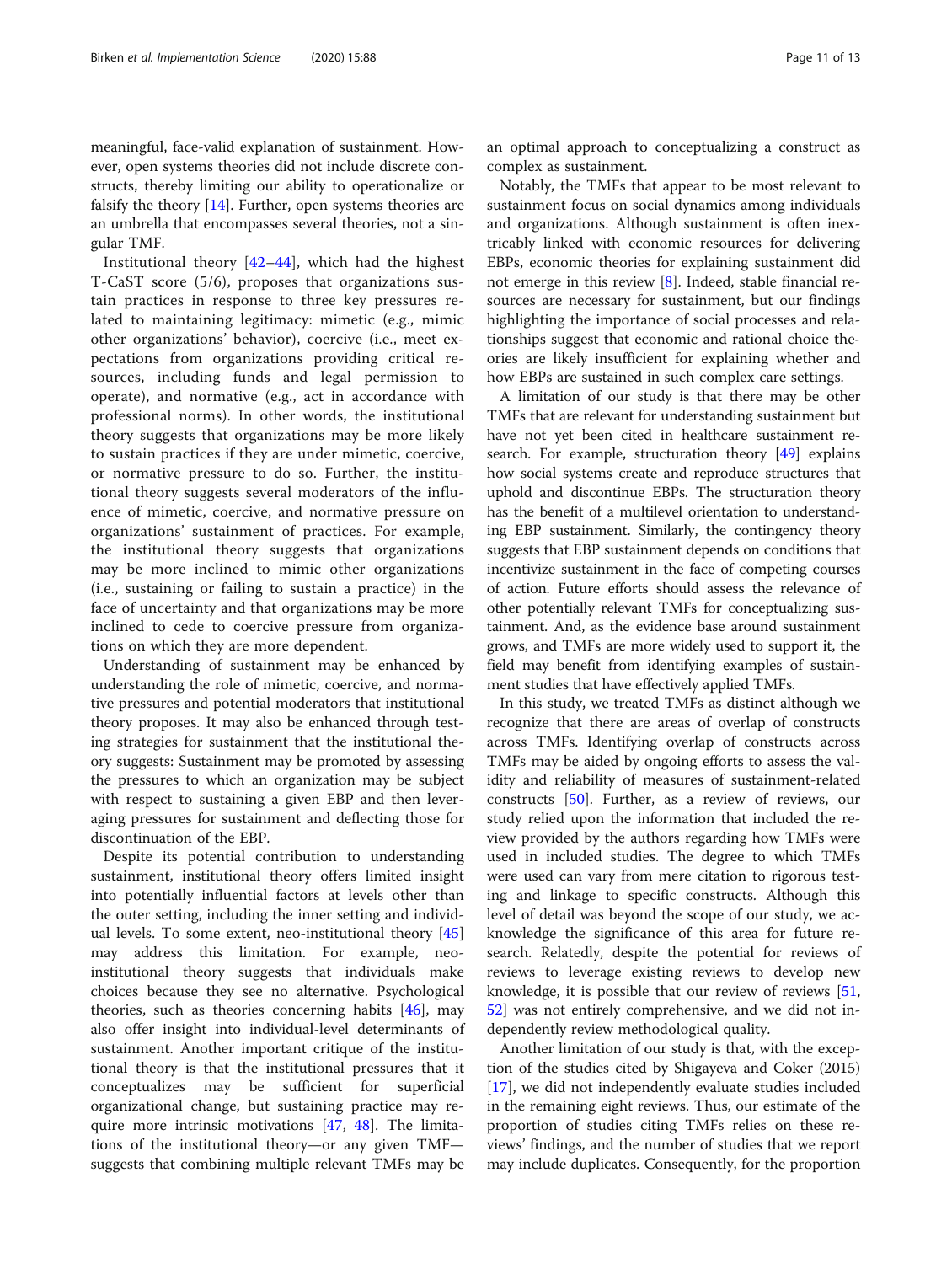<span id="page-11-0"></span>of studies citing TMFs, both the denominator and the numerator may be overestimates; however, the proportion that we report is likely valid. Although we documented assessments of quality conducted by authors of included reviews in Table [1](#page-4-0), we did not independently evaluate the quality of published reviews. To the extent that extant reviews' quality is limited, our findings may not accurately reflect the use of TMFs or their relevance for sustainment research. Nevertheless, our work represents an effort to consolidate existing knowledge to answer novel questions as implementation scientists increasingly appreciate the importance of sustainment.

We used T-CaST to rate the performance of TMFs identified in the review from our own perspectives. Future work should evaluate the relevance of sustainment TMFs from the perspectives of users; users' perspectives of TMFs' relevance for their work (e.g., whether they use TMFs for data collection and/or analysis) may enhance our understanding of TMFs' contributions to conceptualizing sustainment.

#### Conclusion

Leveraging published reviews of sustainment studies, we identified institutional theory as a promising TMF for advancing our understanding of sustainment. Incorporating theories that meet the criteria that we advanced above has the potential to promote shared understanding of EBP sustainment. Shared understanding of EBP sustainment will be enhanced by repeatedly applying a few sustainment theories. To limit the synonymy and polysemy that has fractured our understanding to date, we must also agree upon operational definitions of included constructs. Then, we may be able to compare the performance of selected theories and understand the implications of sustainment research for identifying promising sustainment strategies.

#### Abbreviations

EBP: Evidence-based practice; T-CaST: Theory, Model, and Framework Comparison and Selection Tool; TMF: Theory, model, and/or framework

#### Acknowledgements

The authors would like to thank Lauren Richardson for her assistance in abstracting information regarding theories, models, and frameworks from empirical articles included in Shigayeva and Corker [[31\]](#page-12-0) and Michael I. Harrison for his contributions to the conceptualization, analysis, and interpretation of study results.

#### Authors' contributions

All authors made significant contributions to the manuscript. SB, EH, and SH collected the data. SB, EH, SH, and MH analyzed the data. SB, EH, SH, DC, AB, MH, and PN drafted and critically revised the manuscript for important intellectual content. All authors have read and given final approval of the version of the manuscript submitted for publication.

#### Funding

Dr. Birken's effort was supported by the National Center for Advancing Translational Sciences, National Institutes of Health, through Grant KL2TR002490. The content is solely the responsibility of the authors and does not necessarily represent the official views of the NIH.

#### Availability of data and materials

Data abstracted for this review as a supporting file.

#### Ethics approval and consent to participate

Human subjects were not included in this study.

#### Consent for publication

Individual data were not included in this study.

#### Competing interests

The authors declare that they have no competing interests. Dr. Chambers authored one of the reviews included in this study: The dynamic sustainability framework: addressing the paradox of sustainment amid ongoing change [\(https://implementationscience.biomedcentral.com/](https://implementationscience.biomedcentral.com/articles/10.1186/1748-5908-8-117) [articles/10.1186/1748-5908-8-117](https://implementationscience.biomedcentral.com/articles/10.1186/1748-5908-8-117)).

#### Author details

<sup>1</sup>Department of Health Policy and Management, Gillings School of Global Public Health, The University of North Carolina at Chapel Hill, 1103E McGavran-Greenberg, 135 Dauer Drive, Campus Box 7411, Chapel Hill, NC 27599-7411, USA. <sup>2</sup>Department of Health Policy and Management, The University of North Carolina at Chapel Hill, 1101B McGavran - Greenberg Hall, CB# 7411, Chapel Hill, NC 27599-7411, USA. <sup>3</sup>Division of Cancer Control and Population Sciences, National Cancer Institute, 9609 Medical Center Drive, Room 3E414, Rockville, MD 20850, USA. <sup>4</sup>College of Social Work, The Ohio State University, 1947 College Road, Columbus, OH 43210, USA. <sup>5</sup>Department of Medical and Health Sciences, Division of Community Medicine, Linköping University, SE-581 83 Linköping, Sweden.

### Received: 17 January 2020 Accepted: 31 August 2020 Published online: 09 October 2020

#### References

- 1. Group E-BMW. Evidence-based medicine. A new approach to teaching the practice of medicine. JAMA. 1992;268(17):2420.
- 2. Aarons GA, Hurlburt M, Horwitz SM. Advancing a conceptual model of evidence-based practice implementation in public service sectors. Adm Policy Ment Health Ment Health Serv Res. 2011;38(1):4–23.
- 3. Chambers DA, Glasgow RE, Stange KC. The dynamic sustainability framework: addressing the paradox of sustainment amid ongoing change. Implement Sci. 2013;8(1):117.
- 4. Proctor E, Silmere H, Raghavan R, et al. Outcomes for implementation research: conceptual distinctions, measurement challenges, and research agenda. Admin Pol Ment Health. 2011;38(2):65–76.
- 5. Buchanan D, Fitzgerald L, Ketley D, et al. No going back: a review of the literature on sustaining organizational change. Int J Manag Rev. 2005;7(3): 189–205.
- 6. Goodman RM, Steckler A. A framework for assessing program institutionalization. Knowledge Soc. 1989;2(1):57–71.
- 7. LaPelle NR, Zapka J, Ockene JK. Sustainability of public health programs: the example of tobacco treatment services in Massachusetts. Am J Public Health. 2006;96(8):1363–9.
- 8. Wiltsey Stirman S, Kimberly J, Cook N, Calloway A, Castro F, Charns M. The sustainability of new programs and innovations: a review of the empirical literature and recommendations for future research. Implement Sci. 2012;7: 17.
- 9. Massatti RR, Sweeney HA, Panzano PC, Roth D. The de-adoption of innovative mental health practices (IMHP): why organizations choose not to sustain an IMHP. Adm Policy Ment Health Ment Health Serv Res. 2008;35(1- 2):50–65.
- 10. Scheirer MA. Linking sustainability research to intervention types. Am J Public Health. 2013;103(4):e73–80.
- 11. Hearld LR, Bleser WK, Alexander JA, Wolf LJ. A systematic review of the literature on the sustainability of community health collaboratives. Med Care Res Rev. 2015;73(2):127–81.
- 12. Greenhalgh T, Robert G, Macfarlane F, Bate P, Kyriakidou O. Diffusion of innovations in service organizations: systematic review and recommendations. Milbank Q. 2004;82(4):581–629.
- 13. May C. Towards a general theory of implementation. Implement Sci. 2013; 8(1):18.